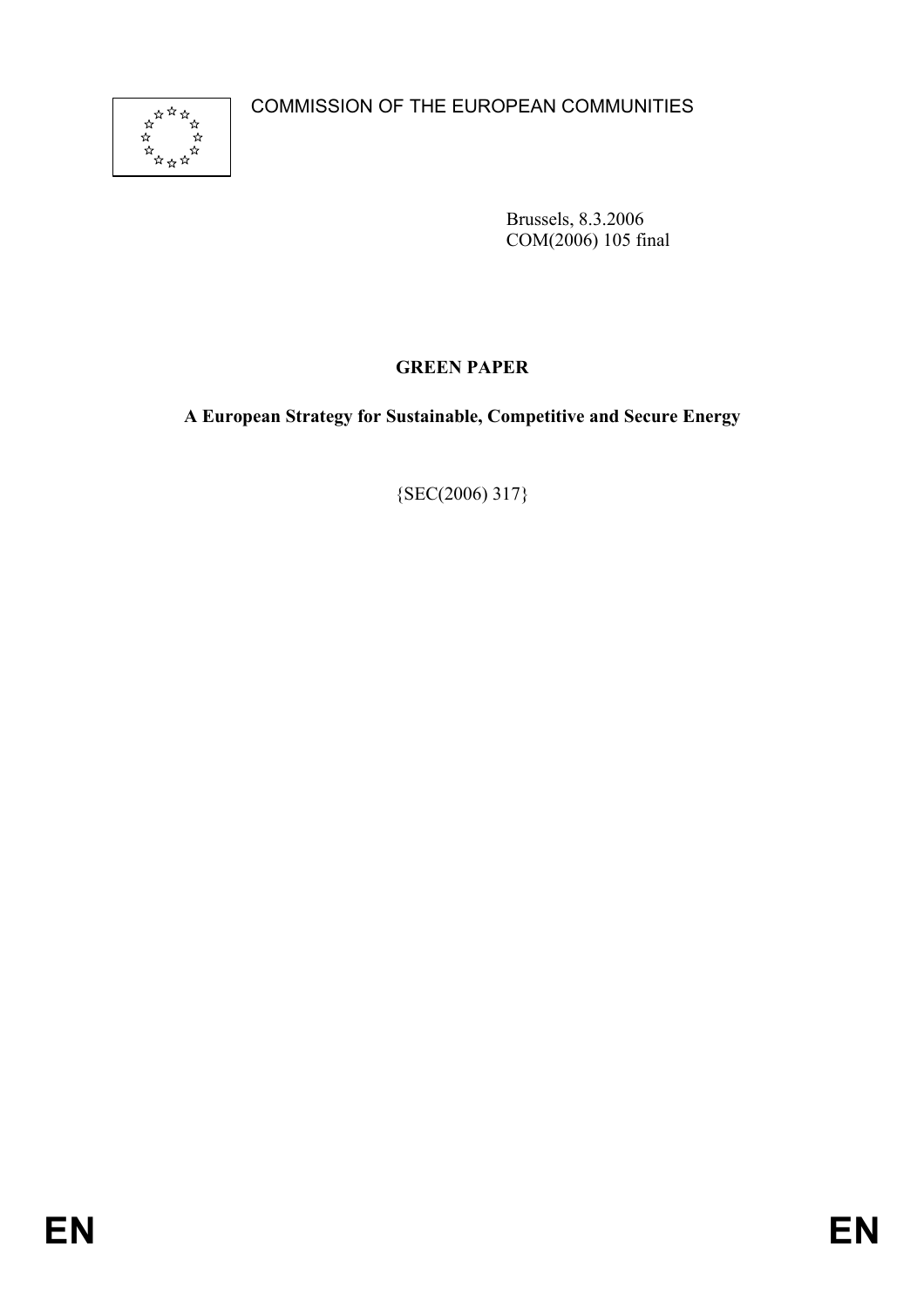# **CONTENTS**

| 1.   | An energy strategy for Europe: balancing sustainable development, competitiveness   |  |
|------|-------------------------------------------------------------------------------------|--|
| 2.   |                                                                                     |  |
| 2.1. | Energy for growth and jobs in Europe: completing the internal European electricity  |  |
| 2.2. | An Internal Energy Market that guarantees security of supply: solidarity between    |  |
| 2.3. | Tackling security and competitiveness of energy supply: towards a more sustainable, |  |
| 2.4. |                                                                                     |  |
| 2.5. |                                                                                     |  |
|      |                                                                                     |  |
| 2.6. |                                                                                     |  |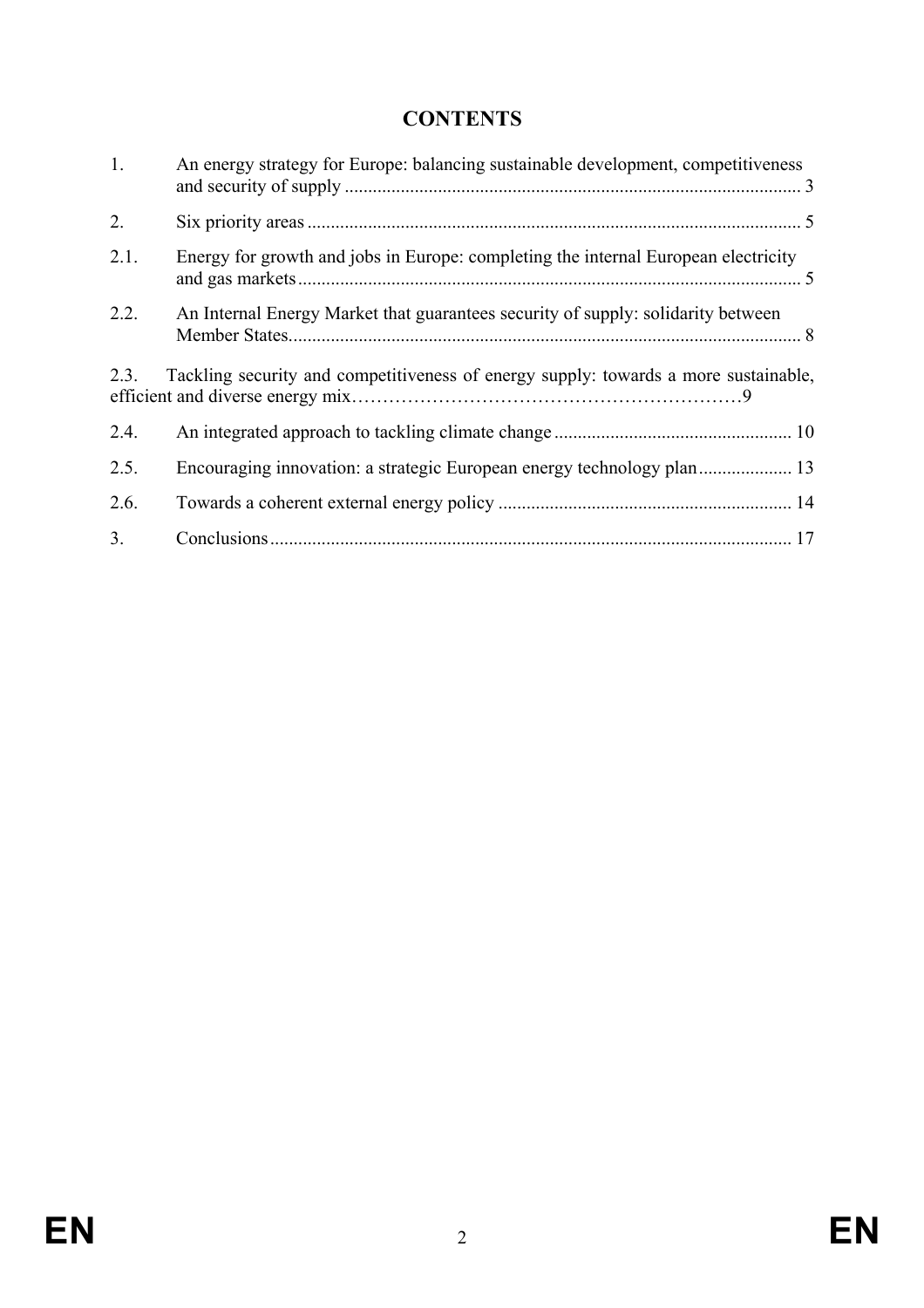### **GREEN PAPER**

#### **A European Strategy for Sustainable, Competitive and Secure Energy**

# **(Text with EEA relevance)**

#### **1. AN ENERGY STRATEGY FOR EUROPE: BALANCING SUSTAINABLE DEVELOPMENT, COMPETITIVENESS AND SECURITY OF SUPPLY**

Europe has entered into a new energy era.

- *There is an urgent need for investment. In Europe alone, to meet expected energy demand and to replace ageing infrastructure, investments of around one trillion euros will be needed over the next 20 years.*
- *Our import dependency is rising. Unless we can make domestic energy more competitive, in the next 20 to 30 years around 70 % of the Union's energy requirements, compared to 50% today, will be met by imported products – some from regions threatened by insecurity.*
- *Reserves are concentrated in a few countries. Today, roughly half of the EU's gas consumption comes from only three countries (Russia, Norway, Algeria). On current trends, gas imports would increase to 80 % over the next 25 years.*
- *Global demand for energy is increasing. World energy demand and*  $CO_2$  *emissions is expected to rise by some 60% by 2030. Global oil consumption has increased by 20% since 1994, and global oil demand is projected to grow by 1.6% per year.*
- *Oil and gas prices are rising. They have nearly doubled in the EU over the past two years, with electricity prices following. This is difficult for consumers. With increasing global demand for fossil fuels, stretched supply chains and increasing dependence on imports, high prices for oil and gas are probably here to stay. They may, however, trigger greater energy efficiency and innovation.*
- *Our climate is getting warmer. According to the Intergovernmental Panel on Climate Change (IPCC), greenhouse gas emissions have already made the world 0.6 degrees warmer. If no action is taken there will be an increase of between 1.4 and 5.8 degrees by the end of the century. All regions in the world – including the EU – will face serious consequences for their economies and ecosystems.*
- *Europe has not yet developed fully competitive internal energy markets. Only when such markets exist will EU citizens and businesses enjoy all the benefits of security of supply and lower prices. To achieve this aim, interconnections should be developed, effective*  legislative and regulatory frameworks must be in place and be fully applied in practice, *and Community competition rules need to be rigorously enforced. Furthermore, the consolidation of the energy sector should be market driven if Europe is to respond successfully to the many challenges it faces and to invest properly for the future.*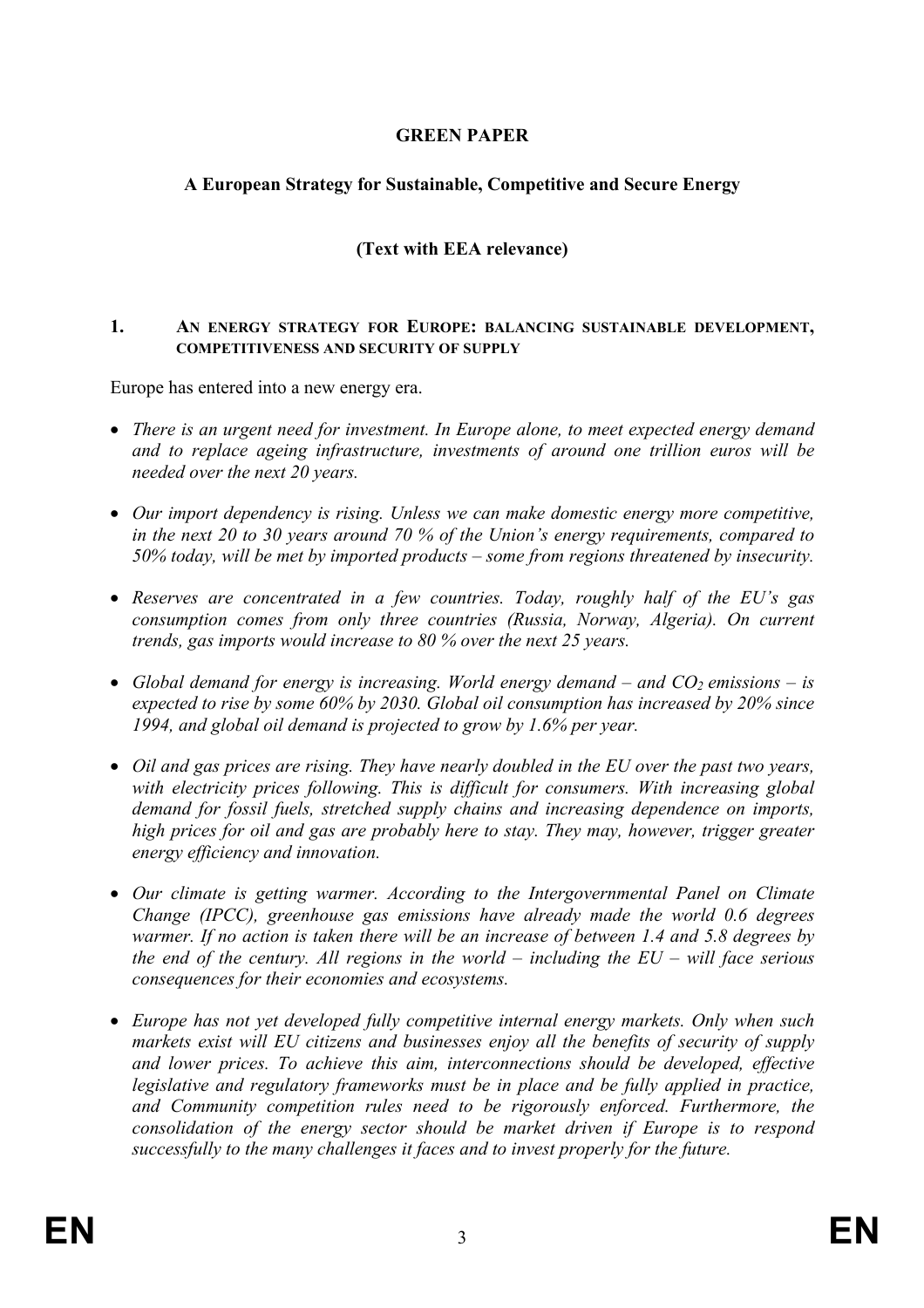This is the new energy landscape of the  $21<sup>st</sup>$  century. It is one in which the world's economic regions are dependent on each other for ensuring energy security and stable economic conditions, and for ensuring effective action against climate change.

The effects of this landscape are felt directly by everyone. Access to energy is fundamental to the daily lives of every European. Our citizens are affected by higher prices, threats to the security of energy supply and changes to Europe's climate. Sustainable, competitive and secure energy is one of the basic pillars of our daily life.

This landscape requires a common European response. Heads of State and Government, at their summits in October and December 2005, recognised this and asked the Commission to take this forward. Recent events have underlined that this challenge must be met. An approach based solely on 25 individual energy policies is not enough.

The EU has the tools to help. It is the world's second largest energy market, with over 450 million consumers. Acting together, it has the weight to protect and assert its interests. The EU has not just the scale but also the policy range to tackle the new energy landscape. The EU leads the world in demand management, in promoting new and renewable forms of energy, and in the development of low carbon technologies. If the EU backs up a new common policy with a common voice on energy questions, Europe can lead the global search for energy solutions.

Europe must act urgently: it takes many years to bring innovation on stream in the energy sector. It must also continue to promote diversity – of energy type, country of origin and transit. In this way it will create the conditions for growth, jobs, greater security and a better environment. Work has been progressing on these issues since the Commission's 2000 Green Paper on Security of Energy Supply, but given recent developments on energy markets, a new European impetus is needed.

This Green Paper puts forward suggestions and options that could form the basis for a new comprehensive European energy policy. The Spring European Council and the European Parliament are invited to react to this Paper, which should also spark a wide-ranging public debate. The Commission will then table concrete proposals for action.

This Green Paper identifies six key areas where action is necessary to address the challenges we face. The most fundamental question is whether there is agreement on the need to develop a new, common European strategy for energy, and whether sustainability, competitiveness and security should be the core principles to underpin the strategy.

From that flow the following questions:

- *1. Competitiveness and the internal energy market.* Is there agreement on the fundamental importance of a genuine single market to support a common European strategy for energy? How can barriers to implementing existing measures be removed? What new measures should be taken to achieve this goal? How can the EU stimulate the substantial investments necessary in the energy sector? How to ensure that all Europeans enjoy access to energy at reasonable prices, and that the internal energy market contributes to maintaining employment levels?
- *2. Diversification of the energy mix*. What should the EU do to ensure that Europe, taken as a whole, promotes the climate-friendly diversification of energy supplies?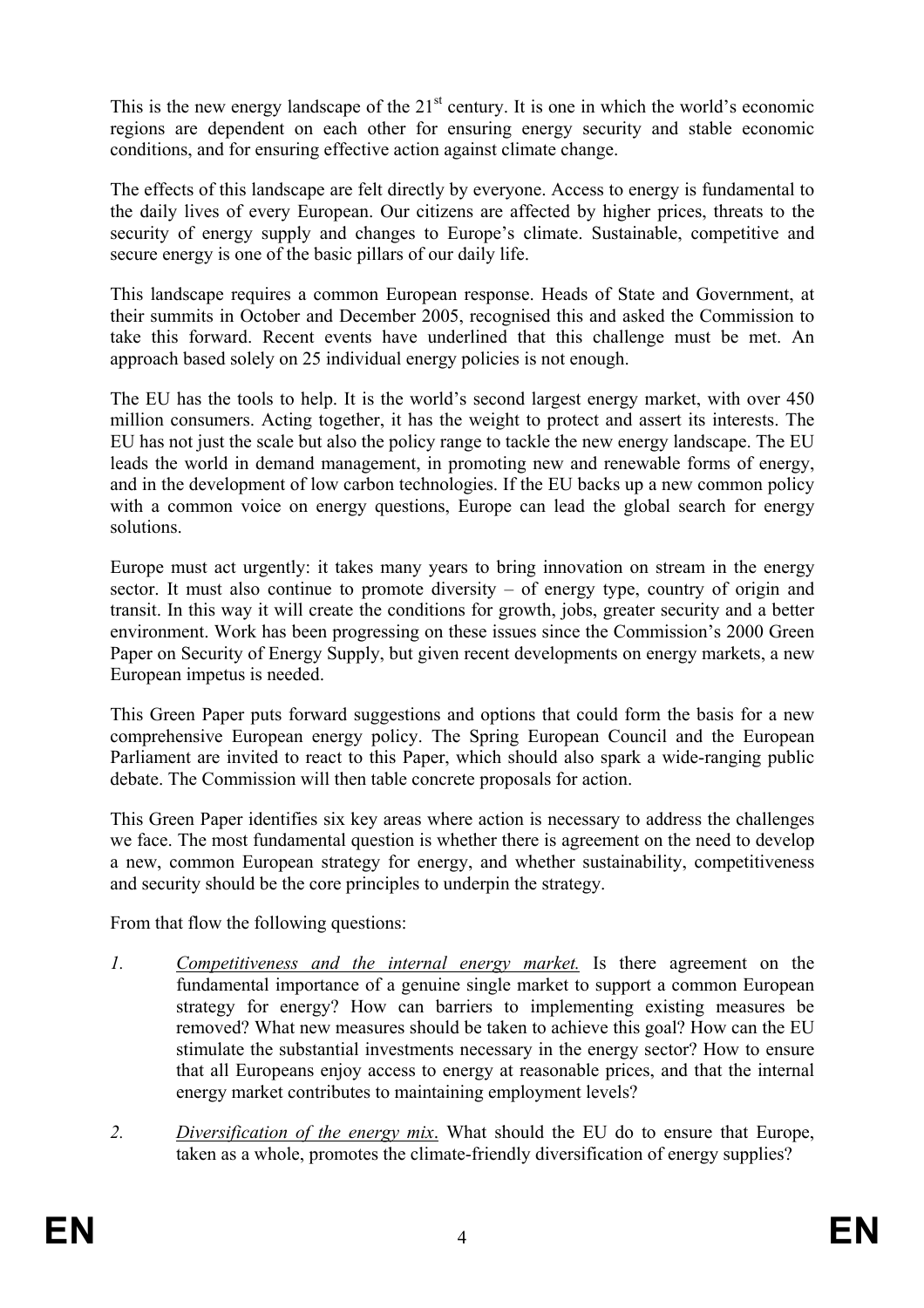- *3. Solidarity.* Which measures need to be taken at Community level to prevent energy supply crises developing, and to manage them if they do occur?
- *4. Sustainable development.* How can a common European energy strategy best address climate change, balancing the objectives of environmental protection, competitiveness and security of supply? What further action is required at Community level to achieve existing targets? Are further targets appropriate? How should we provide a longer term secure and predictable investment framework for the further development of clean and renewable energy sources in the EU?
- *5. Innovation and technology:* What action should be taken at both Community and national level to ensure that Europe remains a world leader in energy technologies? What instruments can best achieve this?
- *6. External policy.* Should there be a common external policy on energy, to enable the EU to speak with a common voice? How can the Community and Member States promote diversity of supply, especially for gas? Should the EU develop new partnerships with its neighbours, including Russia, and with the other main producer and consumer nations of the world?

Developing a European energy policy will be a long term challenge. This needs a clear but flexible framework: clear in that it represents a common approach endorsed at the highest level, flexible in that it needs periodic updating. As a foundation for this process the Commission therefore proposes that a **Strategic EU Energy Review** be presented to the Council and Parliament on a regular basis, covering the issues identified in this Green Paper. This would constitute a stocktaking and action plan for the Spring European Council, monitoring progress and identifying new challenges and responses on all aspects of energy policy.

#### **2. SIX PRIORITY AREAS**

## **2.1. Energy for growth and jobs in Europe: completing the internal European electricity and gas markets**

Sustainable, competitive and secure energy will not be achieved without open and competitive energy markets, based on competition between companies looking to become European-wide competitors rather than dominant national players. Open markets, not protectionism, will strenghten Europe and allow it to tackle its problems. A truly competitive single European electricity and gas market would bring down prices, improve security of supply<sup>1</sup> and boost competitiveness. It would also help the environment, as companies react to competition by closing energy inefficient plant.

In July 2007, with very few exceptions, every EU consumer will have the legal right to purchase electricity and gas from any supplier in the EU. This offers a major opportunity for Europe. But whilst much has been done to create a competitive market, work is not yet complete. Many markets remain largely national, and dominated by a few companies. Many differences remain between Member States' approaches to market opening, preventing the development of a truly competitive European market – including powers of regulators, level

 $\overline{a}$ 

<sup>1</sup>

 <sup>&</sup>quot;Lessons from liberalised electricity markets". IEA, 2005.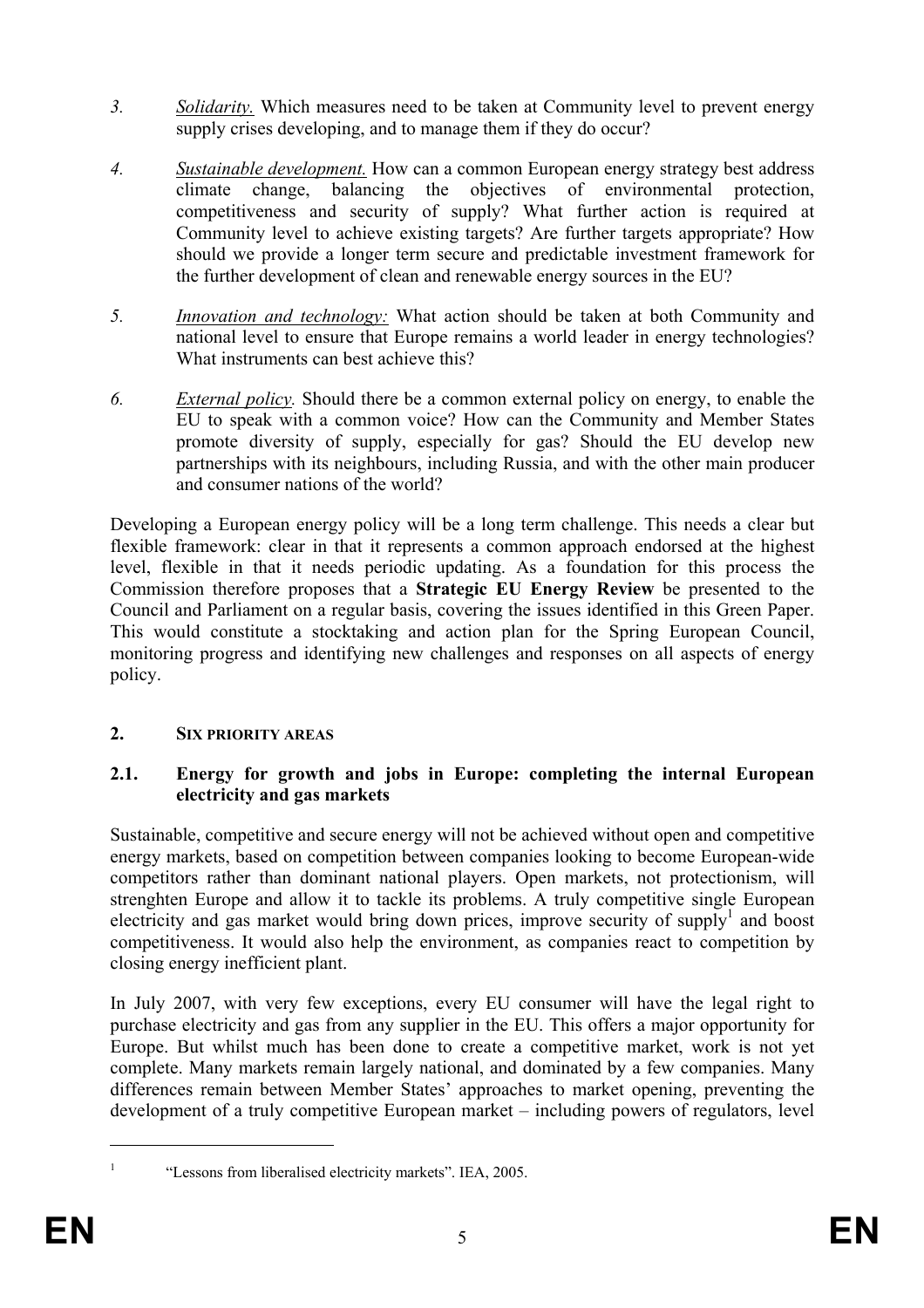of independence of network operators from competitive activities, grid rules, balancing and gas storage regimes.

By the end of 2006, the second electricity and gas Directives will have been implemented by all Member States and the Commission will have completed its competition inquiry into the functioning of the European gas and electricity markets. A final decision, based on a full impact assessment, will then be made on any additional legislative measures needed: in particular to ensure non-discriminatory network access, adequate available network capacity, liquidity on gas and electricity markets and effective regulation. However, it is already clear that five core areas need particular attention:

*(i) A European grid* 

Consumers need a single European grid for a real European electricity and gas market to develop. This can be done by ensuring common rules and standards on issues that affect cross-border trade. Progress is being made on these issues, but it is too slow.

A **European grid code** could encourage harmonised, or at least equivalent, grid access conditions. This would take the form of common rules on regulatory issues that affect crossborder trade. Experts are taking a first step forward on a regional basis, in particular energy regulators through the Council of European Energy Regulators and the European Regulators Group. But further and quicker progress is necessary before all business and private consumers will be able to purchase their electricity and gas from suppliers in other Member States. To this end, the Commission will examine (i) what needs to be done to address the differences between existing equivalent powers and independence for national regulators and (ii) whether existing forms of collaboration between national regulators and national grid operators are adequate, or whether a closer level of collaboration is needed – with for example a **European energy regulator** to look at cross-border issues. Such a regulator could have decision-making powers for common rules and approaches such as a European grid code and would work together with the network operators. A **European Centre for Energy Networks** could also bring the network operators together in a formal body to assist work on developing a European Grid Code.

# *(ii) A priority interconnection plan*

At the Barcelona European Council in 2002, the Heads of State and Government agreed to increase minimum interconnection levels between Member States to 10%. Progress has not been satisfactory. There can be no truly competitive and single European market without additional physical capacity: this is particularly vital for countries such as Ireland and Malta or for the Baltic States, which remain an "energy island", largely cut off from the rest of the Community. Equally, additional electricity interconnection capacity is necessary between many areas and in particular between France and Spain to permit real competition between these two countries to develop. Similarly there is a need for new investment in infrastructure in gas markets. In many Member States, action needs to be taken to free up capacity reserved for former incumbents under electricity and gas long term contracts. Interconnection is a crucial mechanism for solidarity.

Private and public investments in infrastructure need to be stimulated and authorisation procedures accelerated. The greater the interconnection in the European electricity grid, the lower the need for spare capacity and, in time, the lower the costs. This is important at a time when Europe's previous overcapacity is becoming history. The Commission will by the end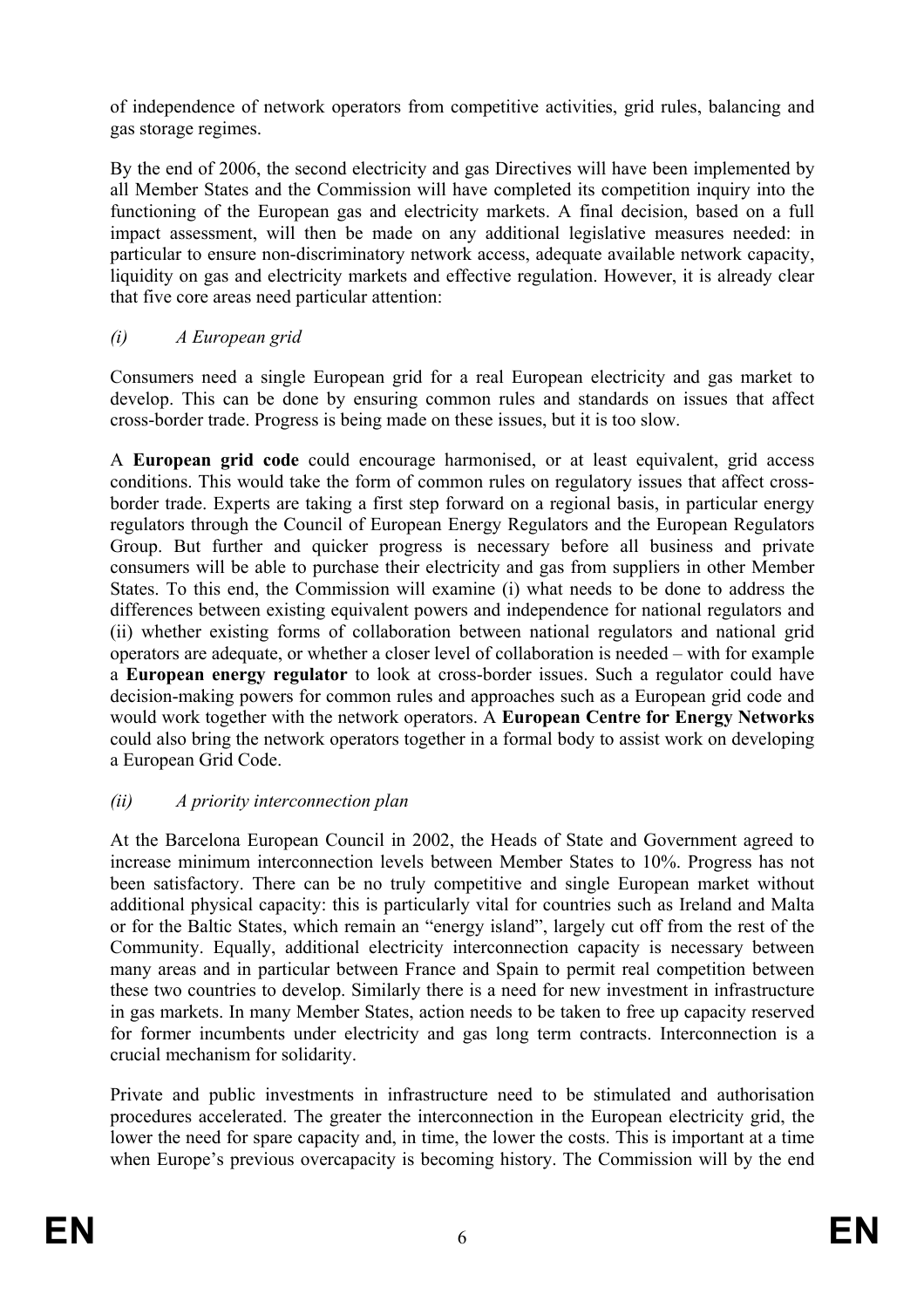of 2006 identify the **individual measures** that it considers important at the **level of Member States**. Further actions at **Community level** will also be identified, such as more effective use of the Trans European Network instruments.

Finally, relations with Switzerland are important in this respect, which is a major transit country for electricity.

#### *(iii) Investment in generation capacity*

To replace ageing electricity generation capacity and to meet demand, the EU will need substantial investment over the next 20 years. This includes capacity to deal with peaks. The necessary reserve must exist in order to prevent disruptions at times of high demand and to serve as back-up for intermittent renewable energy sources. For timely and sustainable investments, a properly functioning market is needed, giving the necessary price signals, incentives, regulatory stability and access to finance.

#### *(iv) A level-playing field: the importance of unbundling*

Significant differences persist in the level and effectiveness of unbundling of transmission and distribution from competitive activities. This means that in practice national markets are open to fair and free competition to differing degrees. The provisions of the second electricity and gas Directives on unbundling need to be fully implemented, not just in their letter but also in their spirit. **If progress to a level playing field does not result, further measures at Community level should be considered**.

#### *(v) Boosting the competitiveness of European industry*

One of the most important objectives of the internal energy market is to promote the competitiveness of EU industry and thus contribute to growth and jobs. Industrial competitiveness requires a well-designed, stable and predictable regulatory framework, respectful of market mechanisms. Energy policy therefore needs to favour cost-effective options and be based on a thorough economic analysis of different policy options and their impact on energy prices. Secure availability of energy at affordable prices is crucial. Integrated and competitive electricity and gas markets with the minimum of disruption are essential. The new High–Level Group on Energy, Environment and Competitiveness will play an important role in identifying ways to promote the competitiveness of all sectors of affected industry.

This requires considering, for example, what is the best way to accommodate the legitimate needs of energy intensive industry whilst, at the same time, respecting competition rules. Conclusions on this issue should be contained in the report on the internal market scheduled for the end of 2006. In addition, consideration needs to be given on how best to ensure effective coordination between the Commission, national energy regulators and national competition authorities.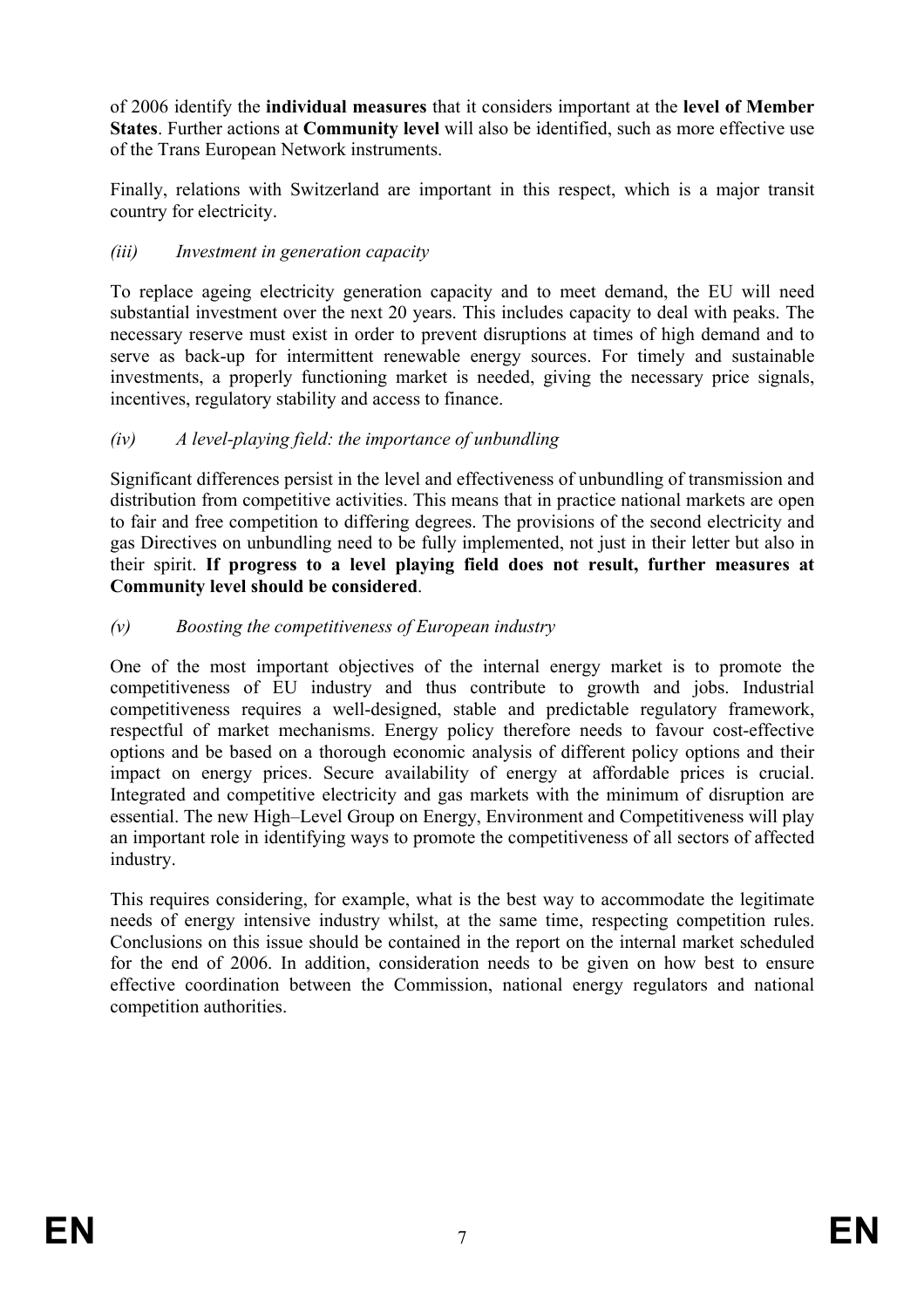#### **2.2. An Internal Energy Market that guarantees security of supply: solidarity between Member States**

#### *(i) Enhancing security of supply in the internal market*

Liberalised and competitive markets help security of supply by sending the right investment signals to industry participants. But for this competition to work effectively, the market needs to be transparent and predictable.

The physical security of Europe's energy infrastructure against risks from natural catastrophe and terrorist threat, as well as security against political risks including interruption of supply is critical to predictability. The development of smart electricity networks, demand management and distributed energy generation could all help at times of sudden shortage.

This points to several areas for possible future action:

- The establishment of a **European Energy Supply Observatory** as soon as possible to monitor the demand and supply patterns on EU energy markets, identifying likely shortfalls in infrastructure and supply at an early stage and complementing on an EU level the work of the International Energy Agency.
- Improved **network security** through increased collaboration and exchange of information between transmission system operators in defining and agreeing common European security and reliability standards. **A more formal grouping of transmission system operators,** reporting to the EU energy regulators and to the Commission, could build on the work already started in the wake of the 2003 blackouts. This could develop into a **European Centre for Energy Networks,** with powers to collect, analyse and publish relevant information, as well as to implement schemes approved by the relevant regulatory **institutions**
- With respect to **the physical security of infrastructure**, two main actions merit further consideration. Firstly, **a mechanism could be developed to prepare for and ensure rapid solidarity and possible assistance to a country facing difficulties following damage to its essential infrastructure**. Secondly, **common standards or measures might be taken to protect infrastructure**.
- *(ii) Rethinking the EU's approach to emergency oil and gas stocks and preventing disruptions*

Oil is a global market and major supply disruptions, even if local or regional, require a global response. The release of emergency stocks organised by the IEA in response to Hurricane Katrina worked well. Any stronger Community action in this area should therefore be compatible with this global mechanism. This might still point to a more coordinated Community response in the event of an IEA decision to release stocks. In particular, this would be helped by a new Commission legislative proposal ensuring the **publication on a more regular and transparent basis the state of Community oil stocks**, to contribute improving transparency on oil markets.

Furthermore, the **existing Directives on gas and electricity security of supply** should be reexamined to ensure they can deal with potential supply disruptions. Recent experience has raised important questions, including whether Europe's gas stocks can meet the challenge of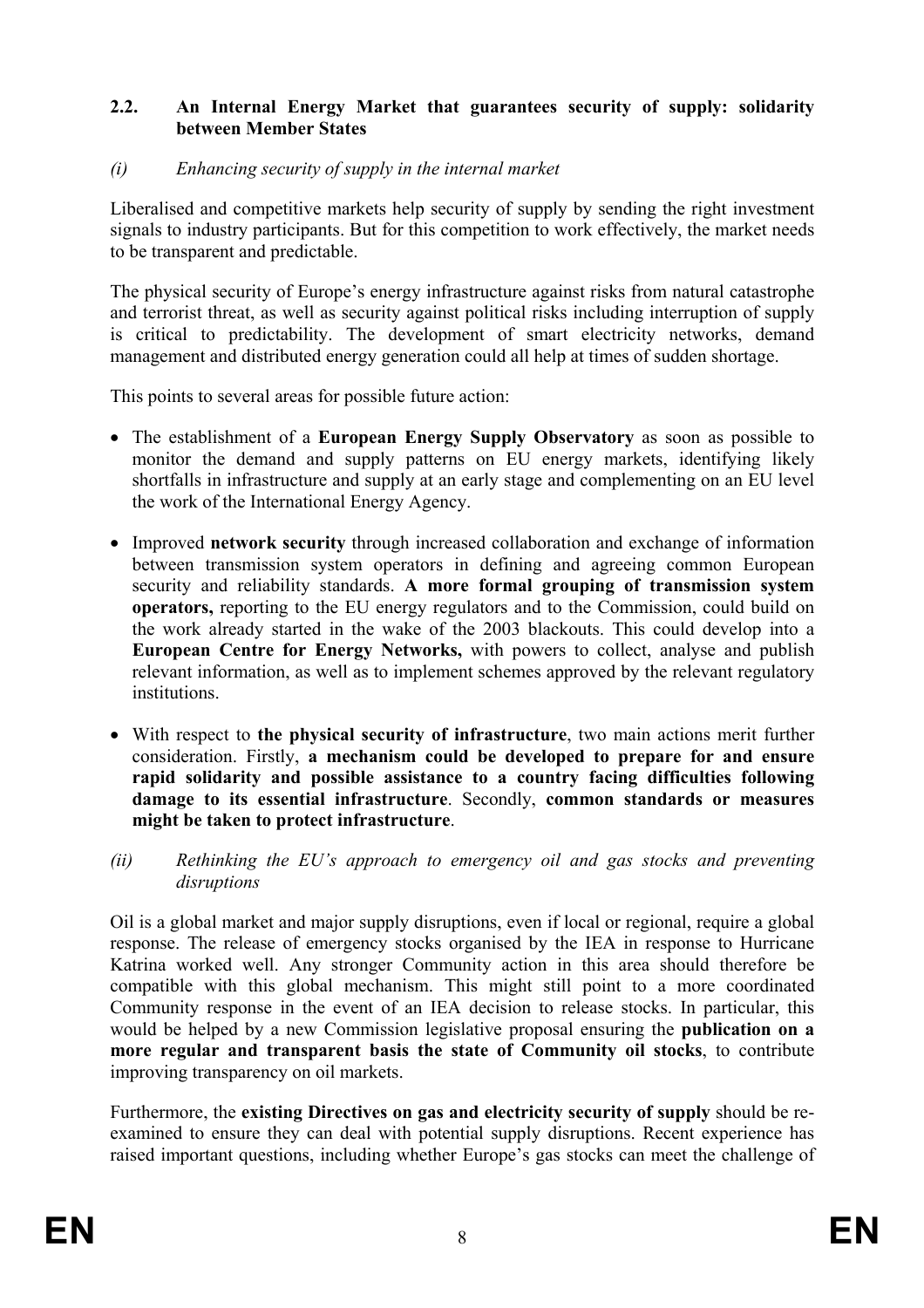shorter term supply disruptions. This review should also consider whether the appropriate signals are being given to encourage the necessary investment in Europe's gas and electricity markets in the years ahead, including investments in security of supply and infrastructure to enable mutual assistance. This could, inter alia, include **a new legislative proposal concerning gas stocks** to ensure that the EU can react to shorter term emergency gas supply disruptions in a manner that ensures solidarity between Member States, whilst taking account of the different potential for storage in different parts of the EU.

#### **2.3. Tackling security and competitiveness of energy supply: towards a more sustainable, efficient and diverse energy mix**

Each Member State and energy company chooses its own energy mix. However, choices made by one Member State inevitably have an impact on the energy security of its neighbours and of the Community as a whole, as well as on competitiveness and the environment. For example:

- decisions to rely largely or wholly on natural gas for power generation in any given Member State have significant effects on the security of supply of its neighbours in the event of a gas shortage;
- decisions by Member States relating to nuclear energy can also have very significant consequences on other Member States in terms of the EU's dependence on imported fossil fuels and  $CO<sub>2</sub>$  emissions.

The **Strategic EU Energy Review** would offer a clear European framework for national decisions on the energy mix. It should analyse all the advantages and drawbacks of different sources of energy, from indigenous renewable energy sources such as wind, biomass and biofuels, small hydro and energy efficiency to coal and nuclear, and the knock-on effects of these changes for the EU as a whole. This could be based on a standard methodology.

Coal and lignite, for example, presently account for around one-third of the EU's electricity production: climate change means that this is only sustainable if accompanied by commercialised carbon sequestration and clean coal technologies on an EU level.

The Review should also allow a transparent and objective debate on the future role of nuclear energy in the EU, for those Member States concerned. Nuclear power, at present, contributes roughly one-third of the EU's electricity production and, whilst careful attention needs to be given to the issues of nuclear waste and safety, represents at present the largest source of largely carbon free energy in Europe. The EU can play a useful role in ensuring that all costs, advantages and drawbacks of nuclear power are identified for a well-informed, objective and transparent debate.

Furthermore, it might be appropriate to **agree an overall strategic objective,** balancing the goals of sustainable energy use, competitiveness and security of supply. This would need to be developed on the basis of a thorough impact assessment and provide a benchmark on the basis of which the EU's developing energy mix could be judged and would help the EU to stem the increasing dependence on imports. For example, **an objective might be to aim for a minimum level of the overall EU energy mix originating from secure and low-carbon energy sources**. Such a benchmark would reflect the potential risks of import dependency, identify an overall aspiration for the long term development of low carbon energy sources and permit the identification of the essentially internal measures necessary to achieve these goals.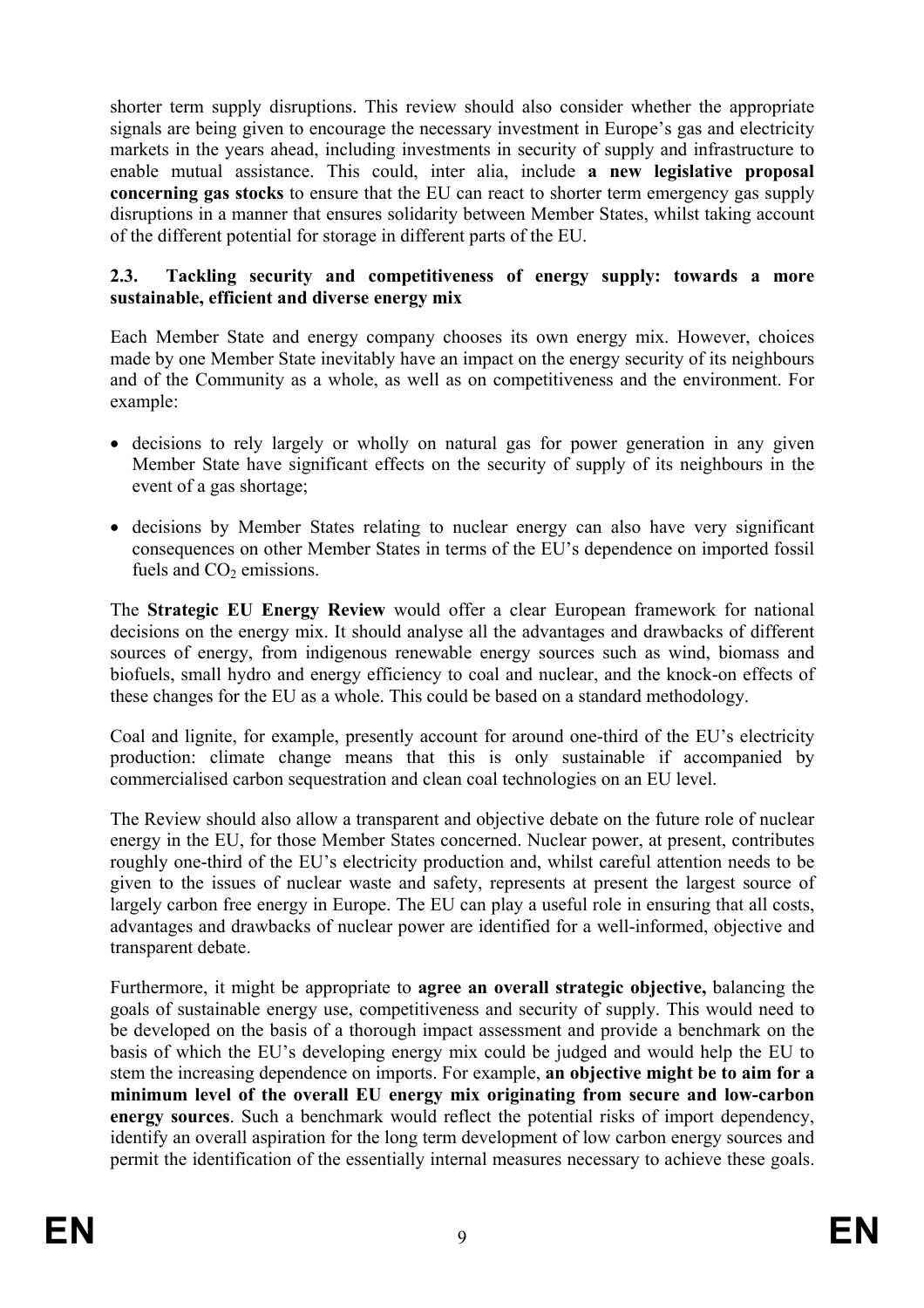It would combine the freedom of Member States to choose between different energy sources and the need for the EU as a whole to have an energy mix that, overall, meets its core energy objectives. The Strategic EU Energy Review could serve as the tool for the proposal and subsequent monitoring of any such objective agreed by the Council and Parliament.

# **2.4. An integrated approach to tackling climate change**

Effective action to address climate change is urgent and the EU must continue to lead by example and, above all, work towards the widest possible international action. Europe needs to be ambitious and must act in an integrated manner that promotes the EU's Lisbon objectives.

The EU is already at the forefront of approaches to decouple economic growth from increasing energy consumption. Its action has combined robust legislative initiatives and energy efficiency programmes with encouragement to competitive and effective renewable energy. However, the EU's commitment to fighting climate change is a long-term one.

In order to limit the forthcoming rise of global temperatures at the agreed target of maximum of 2 degrees above pre-industrial levels, global greenhouse gas emissions should peak no later than 2025, and then be reduced by at least 15%, but perhaps as much as 50% compared to 1990 levels. This huge challenge means that Europe must act now, in particular on energy efficiency and renewable energy.

Action on renewables and energy efficiency, besides tackling climate change, will contribute to security of energy supply and help limit the EU's growing dependence on imported energy. It could also create many high-quality jobs in Europe and maintain Europe's technological leadership in a rapidly growing global sector.

In this respect, the **EU Emissions Trading Scheme** creates a flexible and cost-efficient framework for more climate friendly energy production. The full review of the EU Emissions Trading Scheme gives an opportunity for expanding and further improving the functioning of the scheme. In addition, the EU Emissions Trading Scheme provides the nucleus for a gradually expanding global carbon market, hereby giving European business a head-start.

#### *(i) Making more from less: leading on energy efficiency*

An effective energy efficiency policy does not mean sacrificing comfort or convenience. Nor does it mean reducing competitiveness. In fact an effective policy in this area means the opposite; making cost-effective investments in order to reduce the waste of energy, thereby increasing standards of living and saving money, and using price signals, that would lead to more responsible, economical and rational use of energy. Market-based instruments, including the Community energy tax framework, can be a very efficient tool in this respect.

Although Europe is already one of the world's most energy efficient regions, it can go much further. In its 2005 Green Paper on Energy Efficiency, the Commission showed that up to 20% of EU energy use could be saved: equivalent to spending as much as  $\epsilon$  60 billion less on energy, as well as making a major contribution to energy security and creating up to a million new jobs in the sectors directly concerned.

One useful instrument in this respect is the EU's cohesion policy, which identifies as objectives supporting energy efficiency, the development of renewable and alternative energy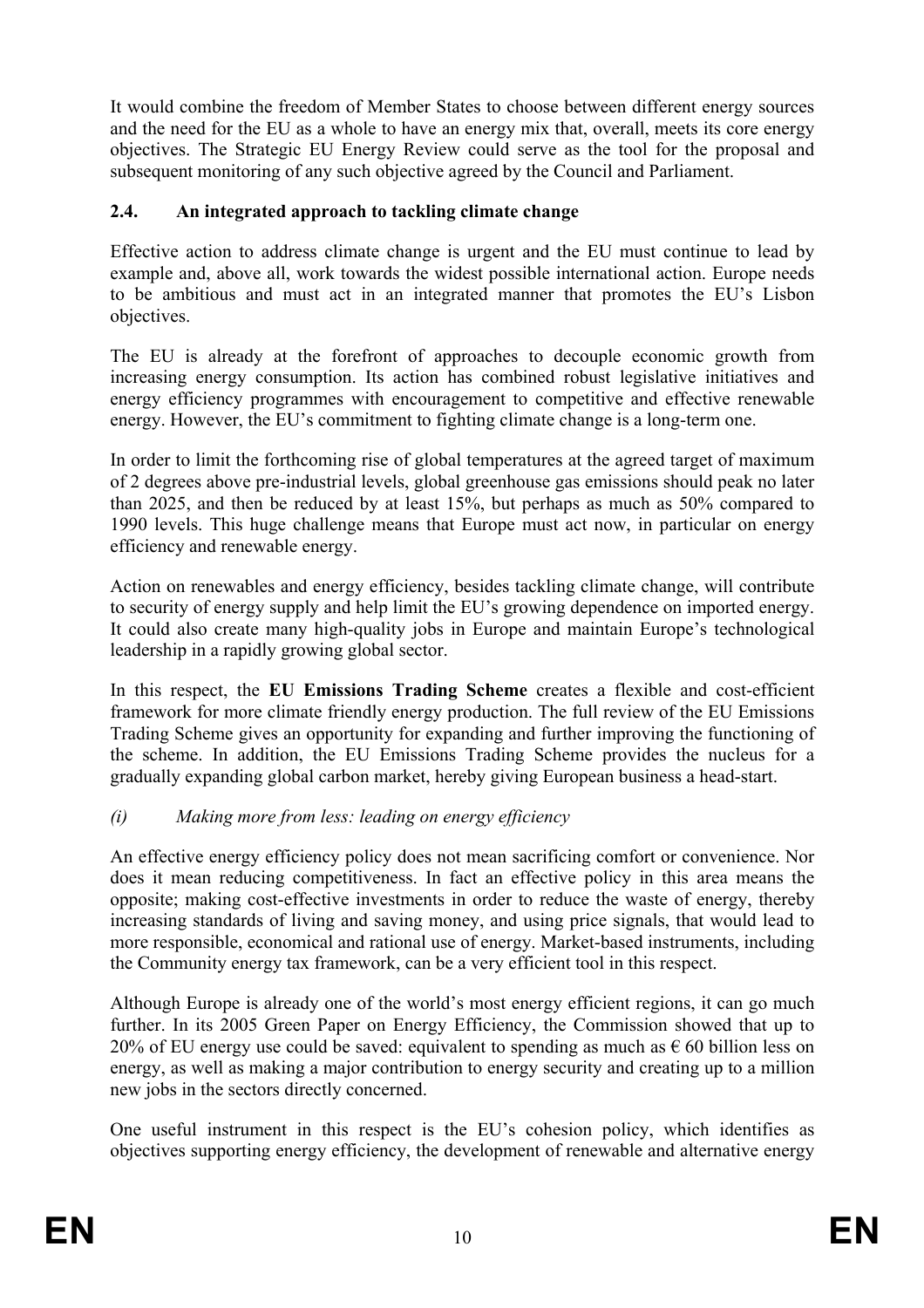sources and investments in networks where there is evidence of market failure. The Commission calls upon Member States and regions, when preparing their National Strategic Reference Frameworks and operational programmes for 2007-2013, to make effective use of the possibilities provided for by cohesion policy in support of the present strategy.

The Commission will this year propose an **Action Plan on Energy Efficiency** to realise this potential. This effort needs consistent support and determination at the very highest political level throughout Europe. Many of the tools are in national hands, such as grants and tax incentives, and the national level holds the key to convincing the public that energy efficiency can bring them real savings. But the EU level can have a decisive impact and the Action Plan will propose concrete measures to reach this 20% potential by 2020.

Examples of possible action include:

- Long-term targeted energy efficiency campaigns, including efficiency in buildings, notably public buildings.
- A major effort to improve energy efficiency in the transport sector and in particular to improve rapidly urban public transport in Europe's major cities.
- Harnessing financial instruments to catalyze investments by commercial banks in energy-efficiency projects and companies providing energy services.
- Mechanisms to stimulate investment in energy efficiency projects and energy services companies.
- A Europe-wide "white certificates" system, tradable certificates, which would enable companies that exceed energy efficiency minimum standards to "sell" this success to others that have failed to meet these standards.
- To guide consumers and manufacturers, more focus will need to be put on rating and showing the energy performance of the most important energy-using products including appliances, vehicles, and industrial equipment. It may be appropriate to set minimum standards in this area.

Finally, energy efficiency needs to become a global priority. The Action Plan can serve as a "launch pad" to catalyse similar action worldwide, in close collaboration with the IEA and the World Bank. **The EU should propose and promote an international agreement on energy efficiency**, involving both developed and developing countries and the expansion of the Energy Star Agreement.

*(ii) Increasing the use of renewable energy sources* 

Since 1990, the EU has been engaged in an ambitious and successful plan to become world leader in renewable energy. To take one example, the EU has now installed wind energy capacity equivalent to 50 coal fired power stations, with costs halved in the past 15 years. The EU's renewable energy market has an annual turnover of  $\epsilon$  15 billion (half the world market), employs some 300,000 people, and is a major exporter. Renewable energy is now starting to compete on price with fossil fuels.

In 2001, the EU agreed that the share of electricity from renewable energy sources in the EU consumption should reach 21% by 2010. In 2003, it agreed that at least 5.75 % of all petrol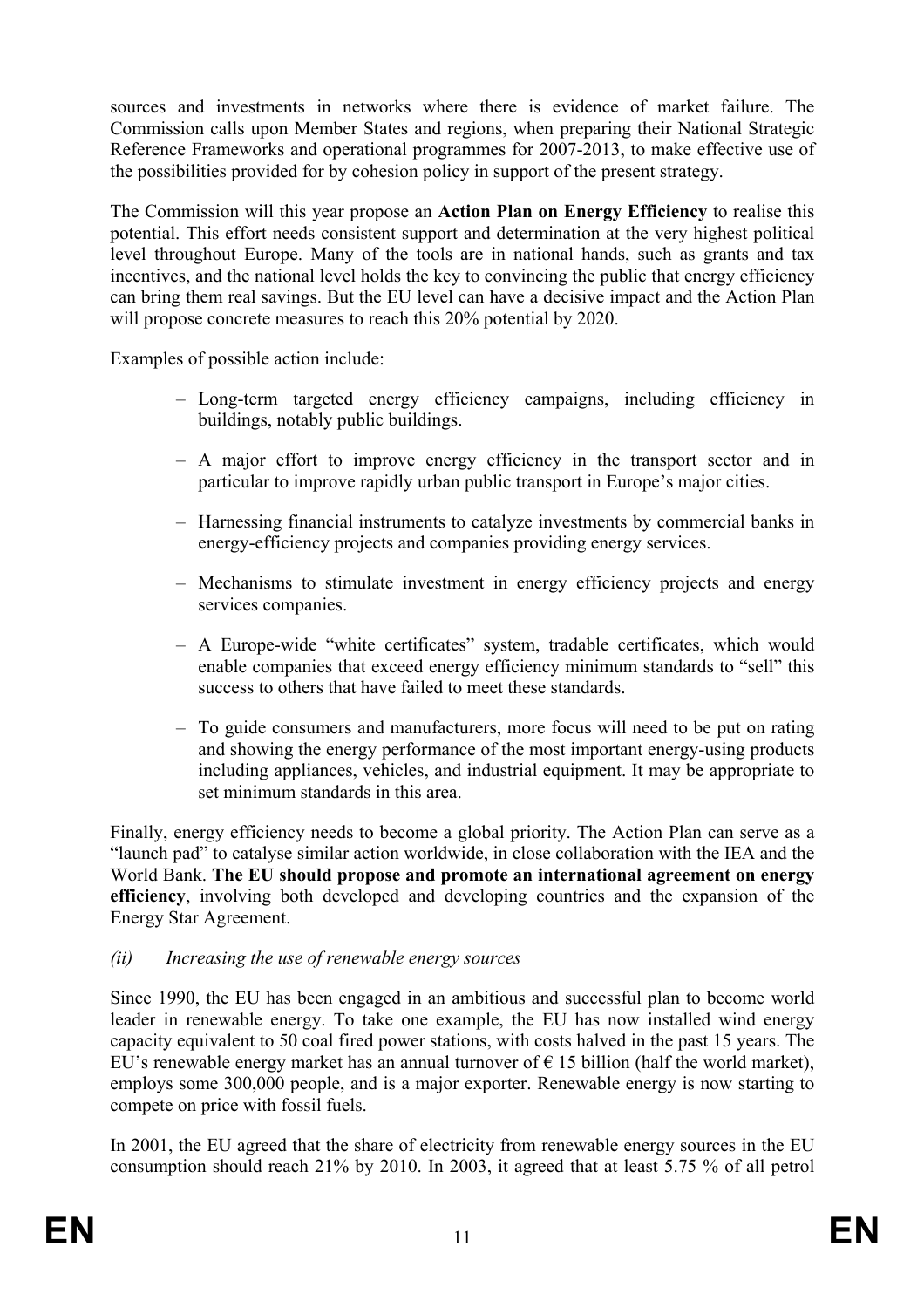and diesel should be bio-fuels by 2010. A number of countries are showing a rapid increase in renewable energy use through supportive national policy frameworks. But under current trends, the EU will miss both targets by 1-2 percentage points. If the EU is to meet its longer term climate change goals and reduce its dependence on fossil fuel imports, it will need to meet and indeed go beyond these targets. Renewable energy is already the third electricity generation source worldwide (after coal and gas) and has the potential to grow still further, with all the environmental and economic advantages that would follow.

For renewable energy to fulfil its potential, the policy framework needs to be supportive and in particular to stimulate increasing competitiveness of such energy sources while fully respecting the competition rules. While some sources of low-carbon indigenous energy are already viable, others, such as off-shore wind, wave and tidal energy need positive encouragement to be realised.

The full potential of renewable energy will only be realised through a long-term commitment to develop and install renewable energy. In parallel to the Strategic EU Energy Review, the Commission will bring forward a **Renewable Energy Road Map**. This would cover key issues for an effective EU policy on renewables:

- **an active programme with specific measures** to ensure that existing targets are met;
- **consideration of which targets or objectives beyond 2010 are necessary**, and the nature of such targets, in order to provide long term certainty for industry and investors, as well as the active programmes and measures needed to make this a reality. Any such targets could be complemented by extended operational targets on electricity, fuels and possibly heating;
- **a new Community Directive on heating and cooling,** complementing the Community energy saving framework;
- **a detailed short, medium and long term plan** to stabilise and gradually reduce the EU's dependence on imported oil. This should build on the existing Biomass Action Plan<sup>2</sup> and the Strategy for Biofuels<sup>3</sup>;
- Research, demonstration and market replication initiatives **to bring clean and renewable energy sources closer to markets**.

The Road Map would be based on a thorough impact assessment, assessing renewable energy sources against the other options available.

*(iii) Carbon capture and geological storage* 

Carbon capture and geological storage, in combination with clean fossil fuel technologies provides a third opportunity of near zero emission technology. Today it can already be economically used for enhanced oil or gas recovery. It can be particularly important for countries which choose to continue the use of coal as a secure and abundant energy source.

However, this technology needs a stimulus to create the necessary economic incentives, provide legal certainty for the private sector and ensure environmental integrity. R&D and

 $\overline{a}$ 

 $\overline{2}$  Communication from the Commission – "Biomass Action Plan" - COM(2005) 628, 7.12.2005. 3

Communication from the Commission – "An EU Strategy for Biofuels" - COM(2006) 34, 8.2.2006.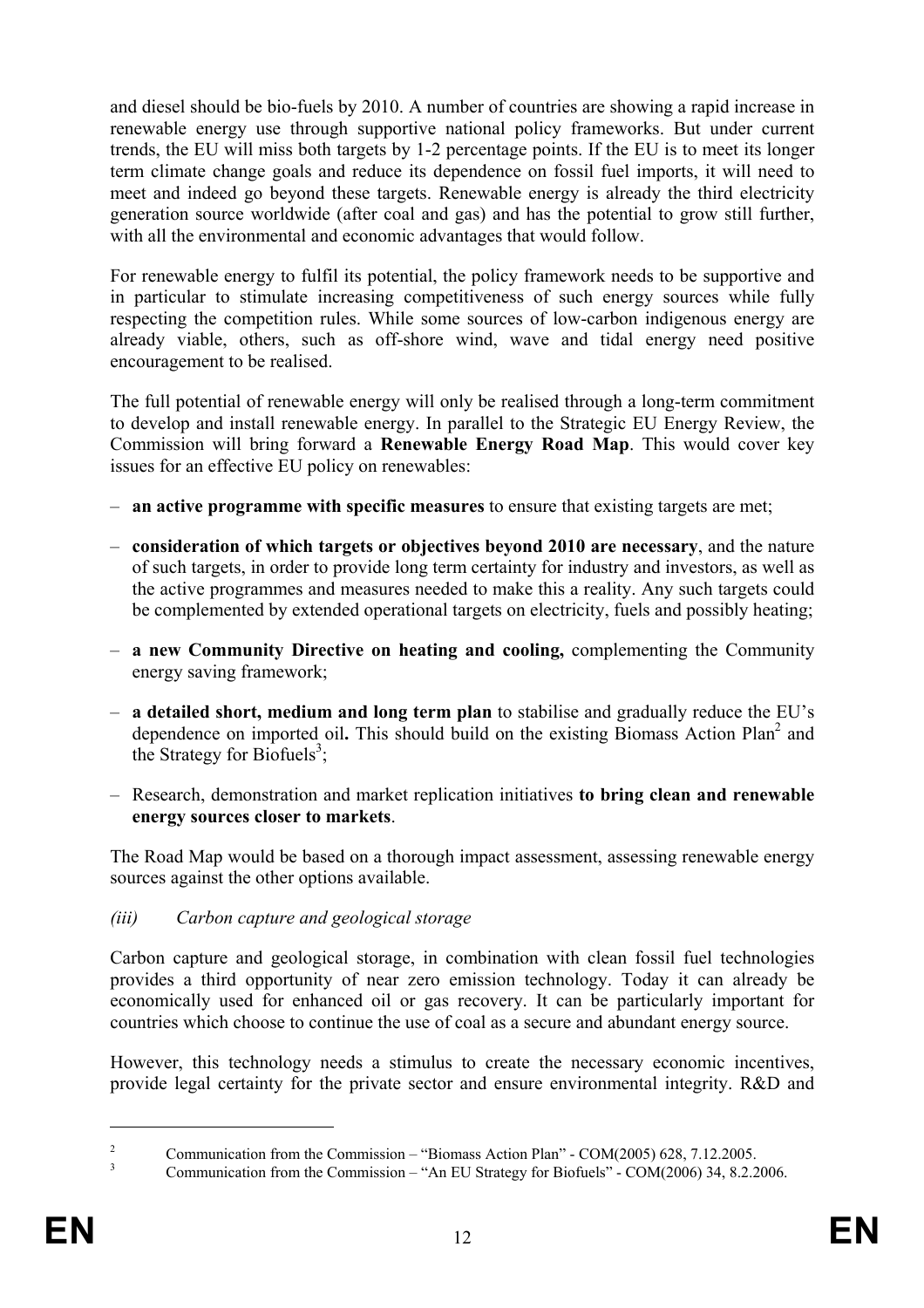large scale demonstration projects are needed to bring the technology towards reduced costs, and market-based incentives such as emissions trading can also make this a profitable option for the longer term.

## **2.5. Encouraging innovation: a strategic European energy technology plan**

The development and deployment of new energy technologies is essential to deliver security of supply, sustainability and industrial competitiveness.

Energy related research has contributed strongly to energy efficiency (e.g. in car engines) and to energy diversity through renewable energy sources. However the magnitude of the challenges ahead requires increased efforts.

This necessitates a long term commitment. As an example research has allowed efficiency of coal power stations to be improved by 30% in the last thirty years. The Research Fund for Coal and Steel has contributed to funding this at EU level. Further technological developments would see significant reductions in  $CO<sub>2</sub>$  emissions.

Research can also bring commercial opportunities. Energy efficient and low carbon technologies constitute a rapidly growing international market that will be worth billions of Euros in the coming years. Europe must ensure that its industries are world leaders in these new generations of technologies and processes.

The 7th Framework Programme recognises that there is no single solution to our energy problems, but deals with a wide portfolio of technologies: renewable energy technologies, making clean coal and carbon capture and sequestration an industrial reality, developing economically viable biofuels for transports, new energy vectors such as hydrogen and environmentally friendly energy usage (e.g. fuel cells) and energy efficiency; as well as advanced nuclear fission and the development of fusion through the implementation of the ITER Agreement.

The EU needs an appropriately resourced **strategic energy technology plan.** This should accelerate the development of promising energy technologies, but should also help to create the conditions to bring such technologies efficiently and effectively to the EU and the world markets. Research in areas of high energy use – housing, transport, agriculture, agroindustries, and materials – should also be addressed. The proposed European Institute of Technology (EIT) could play an important role in helping achieve this.

The plan should strengthen the European research effort to prevent overlaps in national technology and research programmes and to put the focus on agreed EU-level goals. Industryled European technology platforms on biofuels, hydrogen and fuel cells, photovoltaics, clean coal and electricity networks help to develop commonly agreed research agendas and deployment strategies.

The EU needs to consider ways to finance a more strategic approach to energy research, taking further steps towards integrating and coordinating Community and national research and innovation programmes and budgets. Building upon the experience and output of European technology platforms, high-level stakeholders and decision-makers need to be mobilised to develop an EU vision for the transformation of the energy system and to maximise the efficiency of the overall research effort.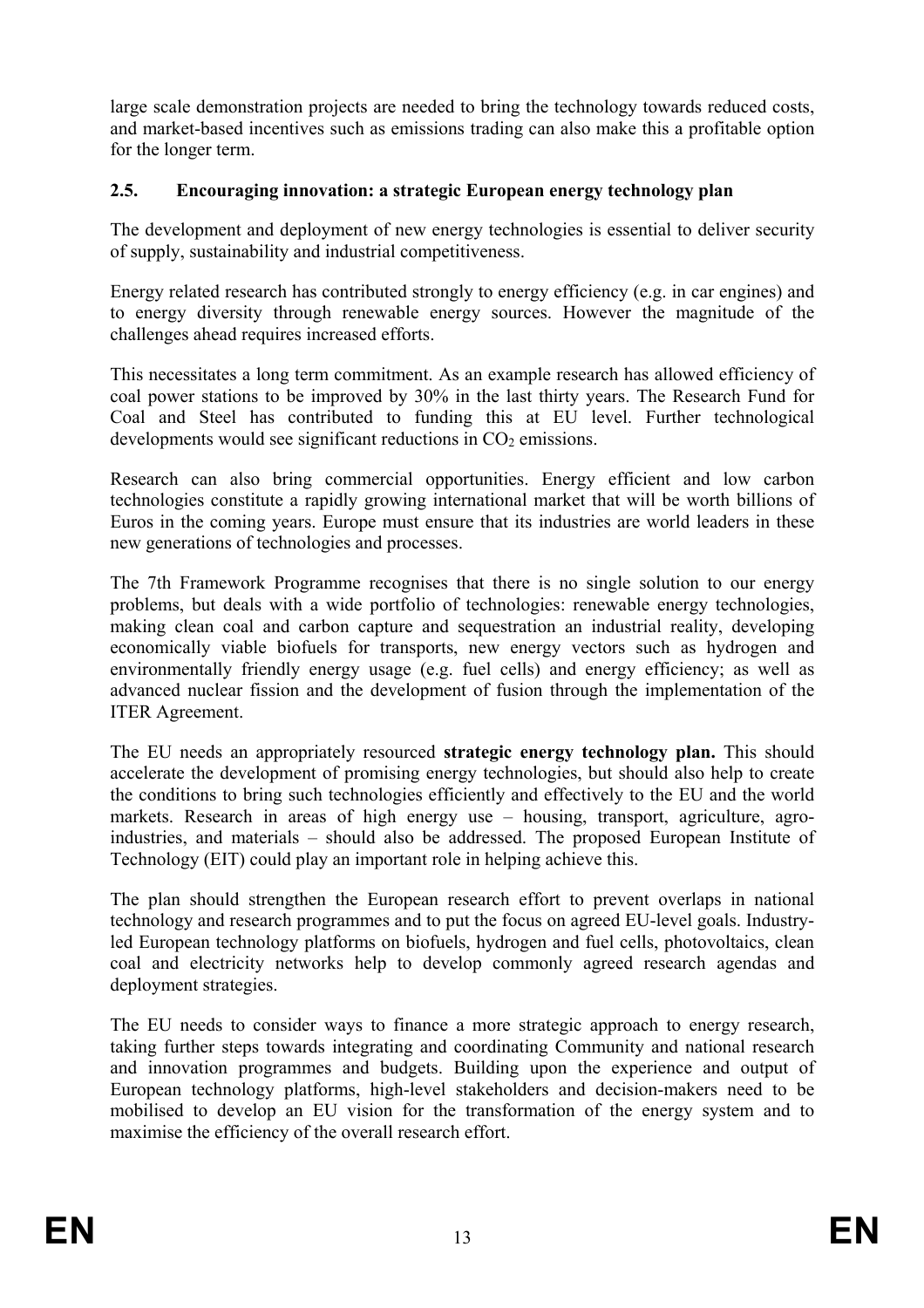Where appropriate, particularly to develop "leading markets" for innovation, Europe should act through large-scale integrated actions with the necessary critical mass, mobilising private business, Member States and the European Commission in public/private Partnerships or through the integration of National and Community Energy Research Programmes. The longterm energy-related ITER project and the internationally coordinated Generation IV initiative aiming at designing even safer and more sustainable reactors, are examples of concerted EU actions to achieve specific goals. Europe should also invest in other possible future forms of energy, such as hydrogen and fuel cells, carbon capture and storage, large-scale renewable technologies such as concentrated solar thermal, as well as even longer term prospects such as methane hydrates. Consideration should also be given on how to mobilise the resources of the European Investment Bank to promote close to market R&D in this area and how to enhance cooperation in areas of global concern.

Actions to accelerate technology development and drive down the costs of new energy technologies must be complemented by policy measures to open the market and to ensure the market penetration of existing technologies that are effective in addressing climate change. Competing against entrenched technologies and huge locked-in investments in the current energy system, largely based on fossil fuels and centralised generation, new technologies face high entry barriers. The EU Emissions Trading Scheme, green certificates, feed-in tariffs and other measures can ensure that the implementation of environmentally friendly energy production, conversion and use is financially viable. Such measures can provide powerful policy signals to the market and create a stable climate in which industries can take the longterm investment decisions required. The Intelligent Energy-Europe Programme will also provide the necessary tools and mechanisms to overcome the non technical barriers to the take up of new and effective energy technologies.

# **2.6. Towards a coherent external energy policy**

The energy challenges facing Europe need a coherent external policy to enable Europe to play a more effective international role in tackling common problems with energy partners worldwide. A coherent external policy is essential to deliver sustainable, competitive and secure energy. It would be a break from the past, and show Member States' commitment to common solutions to shared problems.

The first step is to agree at Community level on the aims of an **External Energy Policy** and on the actions needed at both Community and national level to achieve it. The effectiveness and coherence of the EU's external energy policy is dependent upon the progress with internal policies and, in particular, the creation of the internal market for energy. The abovementioned **Strategic EU Energy Review** would serve as the basis for establishing this common vision. This would constitute a stocktaking and action plan for the European Council, monitoring progress and identifying new challenges and responses. Follow-up should take the form of regular formal political level discussions at Community level, involving Member States and the Commission in a manner to be developed. It would offer a single reference point, with an appropriate institutional format, for all actors in European energy at both Community and national level. This would permit not only the effective exchange of information but also a real co-ordination of approach: it would enable the EU, in effect, "to speak with the same voice".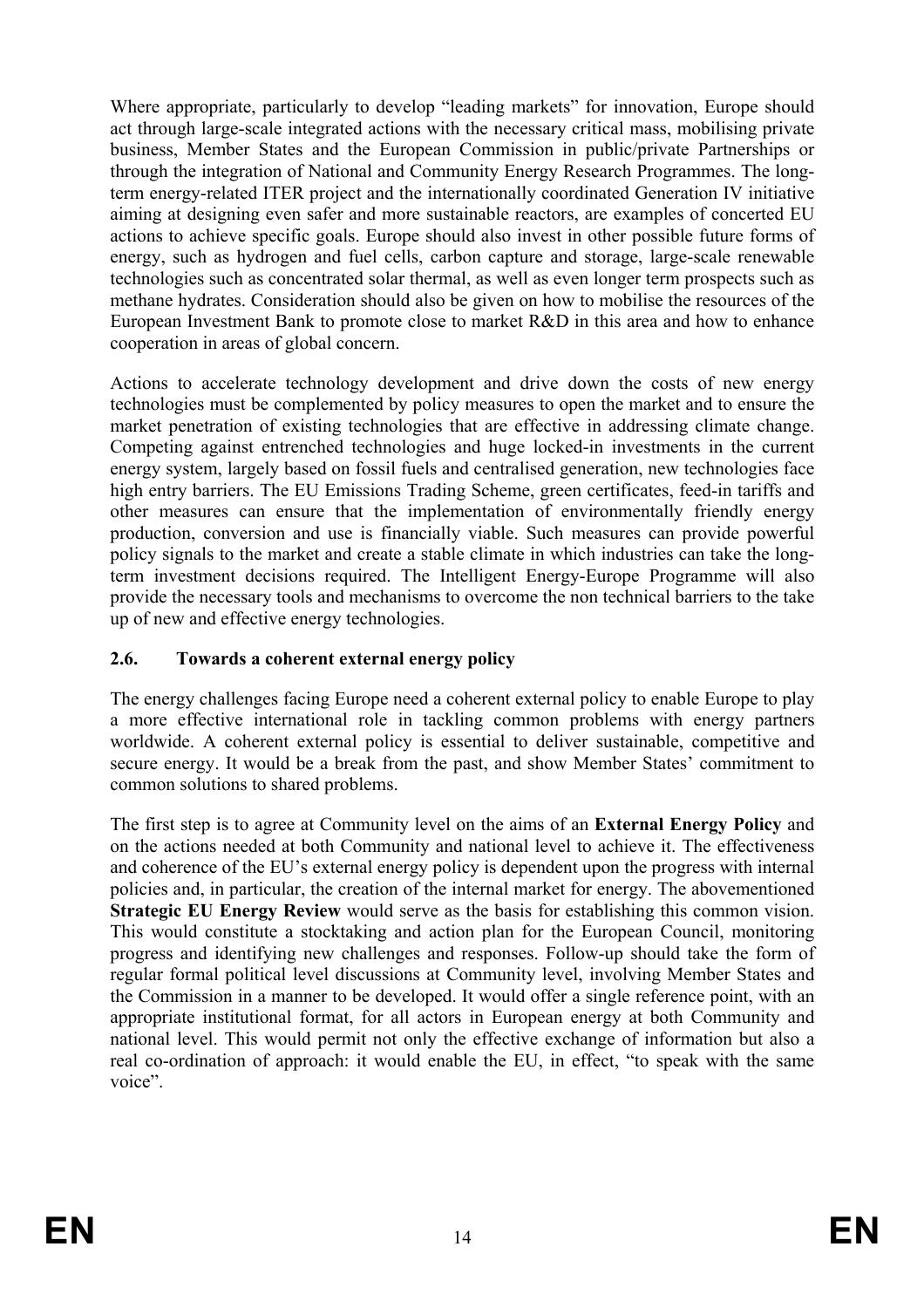The benefits of this approach for the external dimension would be particularly strong. It should cover a number of key goals and instruments:

# *(i) A clear policy on securing and diversifying energy supplies*

Such a policy is necessary both for the EU as a whole and for specific Member States or regions, and is especially appropriate for gas. To this end, the above mentioned Review could propose **clearly identified priorities for the upgrading and construction of new infrastructure** necessary for the security of EU energy supplies, notably new gas and oil pipelines and liquefied natural gas (LNG) terminals as well as the application of transit and third party access to existing pipelines. Examples include independent gas pipeline supplies from the Caspian region, North Africa and the Middle East into the heart of the EU, new LNG terminals serving markets that are presently characterised by a lack of competition between gas suppliers, and Central European oil pipelines aiming at facilitating Caspian oil supplies to the EU through Ukraine, Romania and Bulgaria. In addition, the Review could acknowledge the concrete political, financial and regulatory measures needed to actively support the undertaking of such projects by business. The new EU-Africa Strategy, envisaging interconnections of energy systems as a priority area, could also help Europe to diversify its oil and gas supply sources.

# *(ii) Energy partnerships with producers, transit countries and other international actors*

The EU and its energy partners are interdependent. This is reflected at bilateral and regional level in a number of specific EU energy dialogues with a number of producer and transit countries<sup>4</sup>. Equally, energy issues are a growing feature of the EU's political dialogues with other major energy consumers (such as the US, China and India), including through multilateral fora like the G8. These dialogues should be set within the common vision offered by the Review.

# *(a) Dialogue with major energy producers/suppliers*

The EU has an established pattern of relations with major international energy suppliers including OPEC and the Gulf Cooperation Council. **A new initiative is particularly opportune with regard to Russia,** the EU's most important energy supplier. The EU, as Russia's largest energy buyer, is an essential and equal partner in this relationship. The development of a common external energy policy should mark a step change in this energy partnership at both Community and national level. A true partnership would offer security and predictability for both sides, paving the way for the necessary long-term investments in new capacity. It would also mean fair and reciprocal access to markets and infrastructure including in particular third party access to pipelines. Work should start on an energy initiative based on these principles. Subsequently the results could be integrated into the framework of EU-Russia relations due to replace the current EU-Russia Partnership and Cooperation agreement in 2007. In addition, efforts should be intensified in the G8 to secure rapid ratification by Russia of the Energy Charter Treaty and conclusion of the negotiations on the Transit Protocol.

 $\overline{a}$ 

<sup>4</sup> Notably Russia, Norway, Ukraine, the Caspian basin, the Mediterranean countries, OPEC and the Gulf Co-operation Council.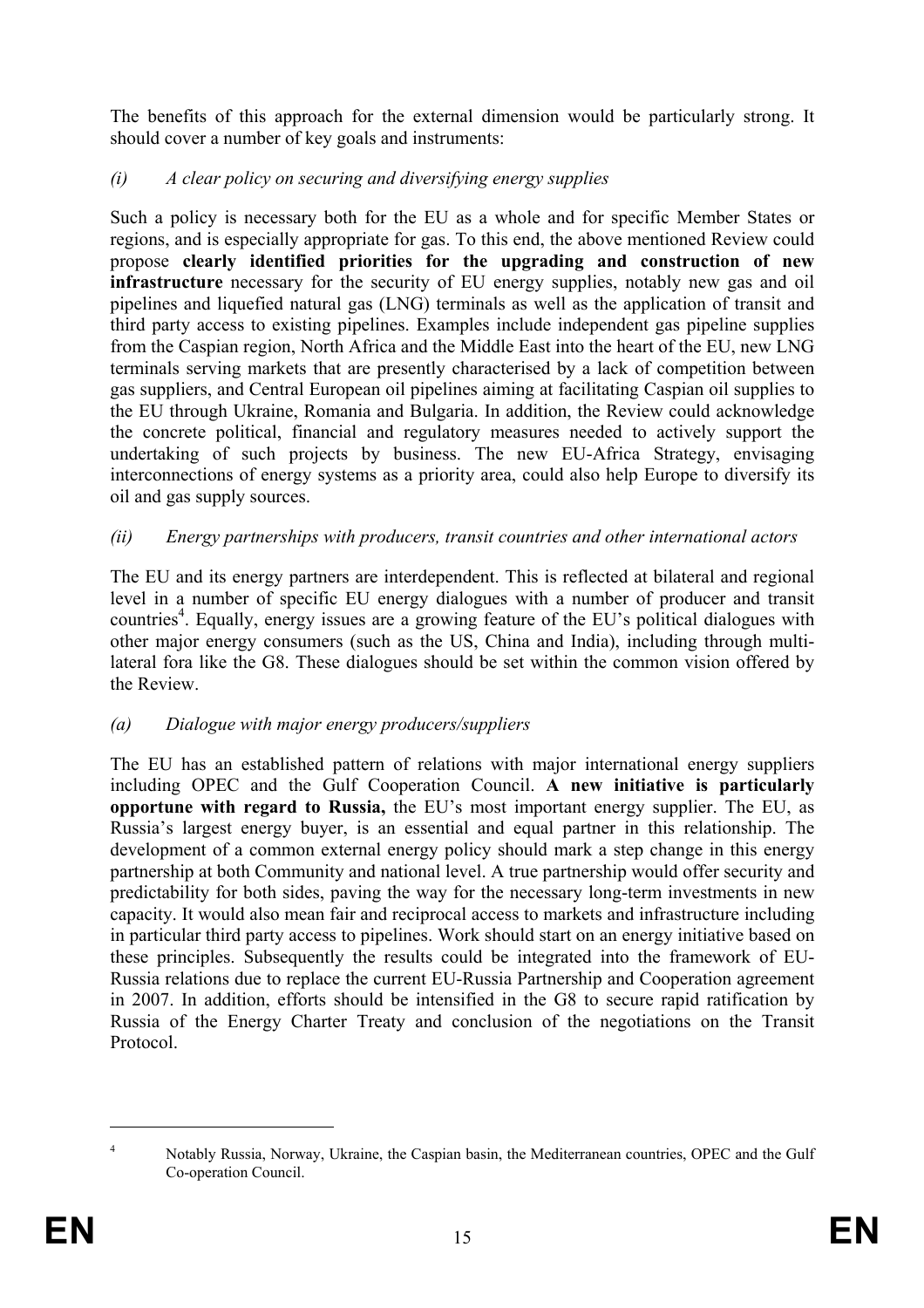# *(b) Developing a pan-European Energy Community*

In line with the European Neighbourhood Policy and its Action Plans (and in addition to the current work undertaken through Partnership and Cooperation Agreements and Association Agreements), the EU has for some time been engaged in widening its energy market to include its neighbours and to bring them progressively closer to the EU's internal market. Creating a "common regulatory space" around Europe, would imply progressively developing common trade, transit and environmental rules, market harmonisation and integration. This would create a predictable and transparent market to stimulate investment and growth, as well as security of supply, for the EU and its neighbours. Existing political dialogues, trade relations and Community financing instruments can be further developed and, for other partners, there is potential for new agreements or other types of initiative.

For example, by building on the Energy Community Treaty with partners in South-East Europe, as well as the development of the EU-Maghreb electricity market and the EU-Mashrek gas market, **a pan-European energy Community** could be created both through a new Treaty, and through bilateral agreements. Certain essential strategic partners, including **Turkey and Ukraine**, could be encouraged to join the South East European Energy Community Treaty. The **Caspian and Mediterranean countries** are important gas suppliers and transit routes. **Algeria's** increasing importance as a gas supplier to the EU could point to a specific energy partnership.

In addition, as one of the EU's most important strategic energy partner, attention should be given to facilitating Norway's efforts to develop resources in the high north of Europe in a sustainable manner as well as facilitating its entry into the South East Europe Energy Community.

This framework would also offer a clearer framework **to promote best long-term use of Community investment through Trans-European Energy Networks** and their extensions to third country partners and to maximise the impact on energy security of EU resources devoted to the energy sector in third countries. This is of particular importance for the new Neighbourhood Instrument and for EIB and EBRD financing. In this context, twinning programmes and loan subsidies for external strategic energy infrastructure are essential.

#### *(iii) Reacting effectively to external crisis situations*

Consideration should be given on how best to react to external energy crises. Recent experiences with respect to both oil and gas have shown the need for the Community to be able to react quickly and in a fully co-ordinated manner to such events. The EU has no formal instrument dealing with external energy supplies. This could be addressed by a **new more formal, targeted instrument to deal with emergency external supply events**. This might involve, for example, a monitoring mechanism to provide early warning and to enhance response capabilities in the event of an external energy crisis.

#### *(iv) Integrating energy into other policies with an external dimension*

At the **political level**, a common European external energy policy will permit a better integration of energy objectives into broader relations with third countries and the policies which support them. That means increasing the focus in relations with global partners facing similar energy and environmental challenges – such as the US, Canada, China, Japan and India – on issues such as **climate change, energy efficiency and renewable sources,**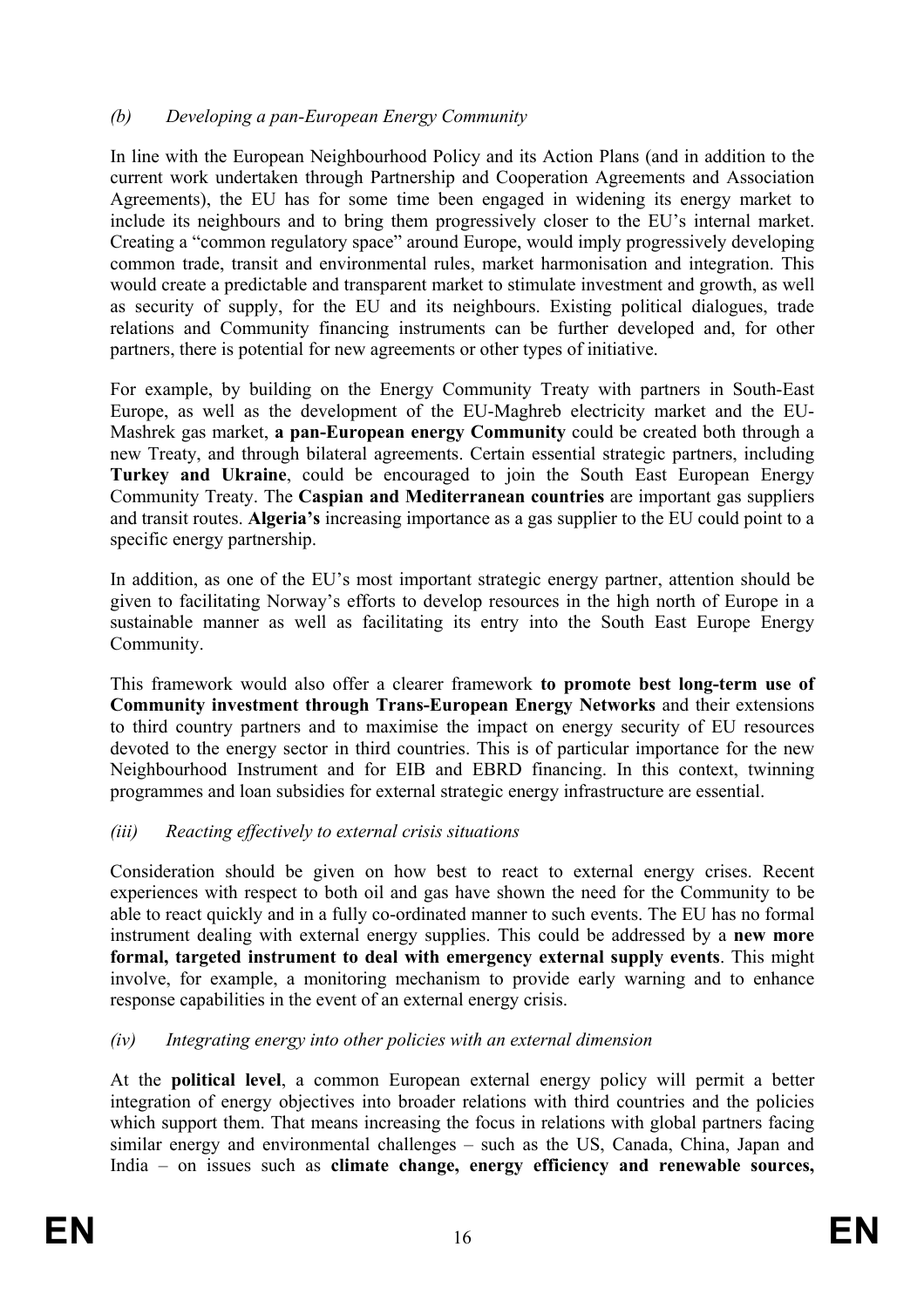**research and development of new technologies**, **global market access and investment trends**, with better results in multilateral fora such as the UN, the IEA and the G8. If these countries reduce the use of fossil fuels, it will also be beneficial for Europe's energy security. The EU could significantly step up bilateral and multi-lateral cooperation with these countries with the objective of encouraging the rational use of energy worldwide, of reducing pollution and encouraging industrial and technological cooperation on the development, demonstration and deployment of energy efficient technologies, renewable energy sources and clean fossil fuel technologies with carbon capture and geological storage. **In particular, greater efforts need to be made towards widening the geographic scope of the EU Emissions Trading Scheme** and, as mentioned above, as a first step the **EU should propose and promote an international agreement on energy efficiency**. In addition, more focus could be given to technological cooperation, in particular with other energy consuming countries.

Similarly, there is scope to make better use of **trade policy tools** to promote promote goals such as non-discriminatory energy transit and the development of a more secure investment climate. The EU should press for a better respect of existing WTO rules and principles in this field, and bilateral or regional initiatives should build on these. Such agreements can include provisions on market opening, investment, regulatory convergence on issues such as transit and access to pipelines, and competition. Reinforced market-based provisions on energy and trade–related energy issues would thus be incorporated in the EU's existing and future agreements with third countries.

# *(v) Energy to promote development*

For developing countries, access to energy is a key priority, and Sub-Saharan Africa has the lowest access in the world to modern energy services. At the same time, only 7% of Africa's hydropower potential is tapped. The EU should promote a twin-track approach through the European Union Energy Initiative and through raising the profile of energy efficiency in development programmes. Focusing on developing renewable energy and micro-generation projects, for instance, could help many countries reduce reliance on imported oil and improve the lives of millions. The implementation of the Kyoto Protocol clean development mechanism could spur investment in such energy projects in developing countries.

# **3. CONCLUSIONS**

This Green Paper has set out the new energy realities facing Europe, outlined questions for debate and suggested possible actions at the European level. In taking the debate forward, it is essential to act in an integrated way. Each Member State will make choices based on its own national preferences. However, in a world of global interdependence, energy policy necessarily has a European dimension.

Europe's energy policy should have **three main objectives**:

- *Sustainability : (i) developing competitive renewable sources of energy and other low carbon energy sources and carriers, particularly alternative transport fuels, (ii) curbing energy demand within Europe, and (iii) leading global efforts to halt climate change and improve local air quality.*
- *Competitiveness: (i) ensuring that energy market opening brings benefits to consumers and to the economy as a whole, while stimulating investment in clean energy production and*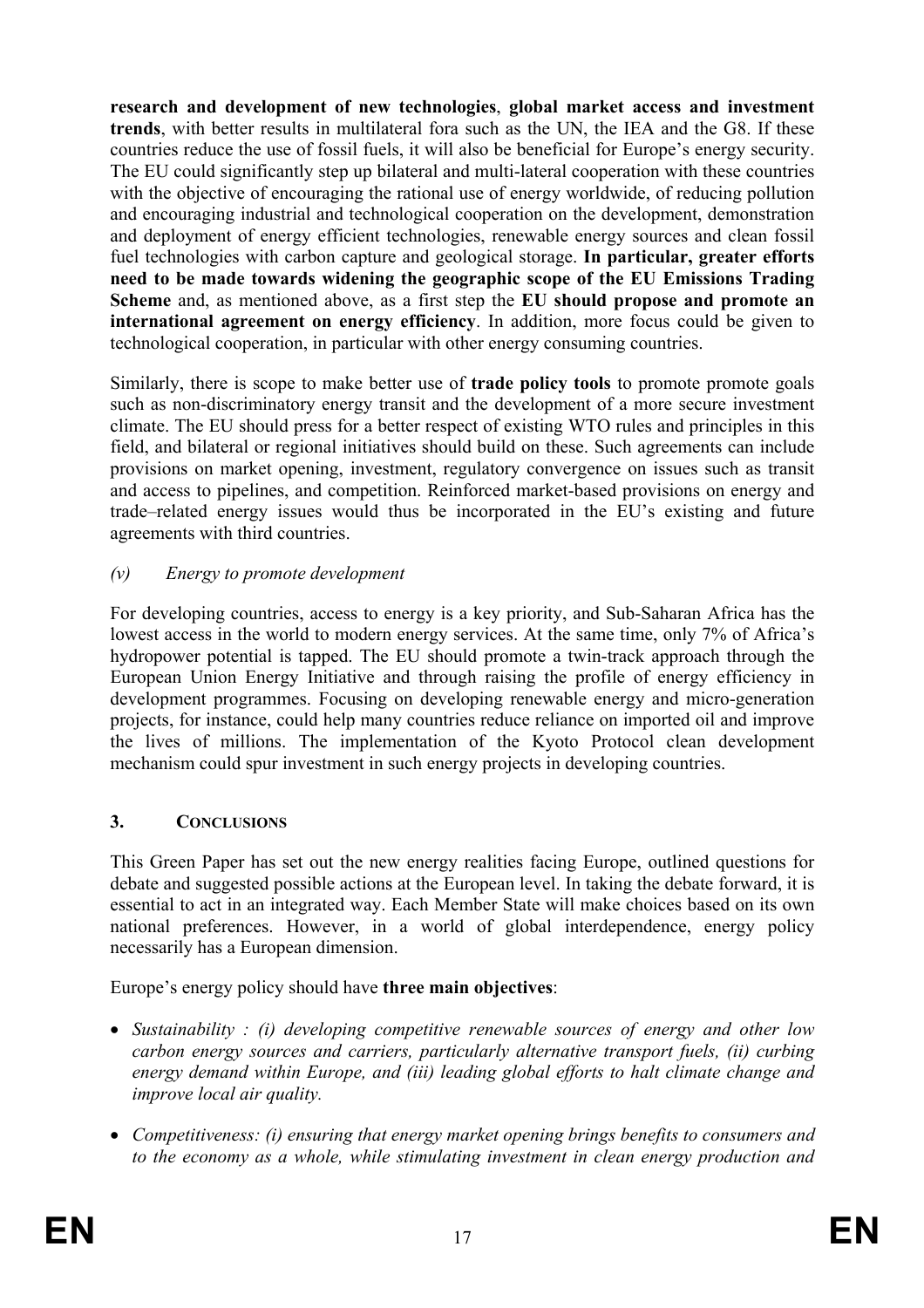*energy efficiency, (ii) mitigating the impact of higher international energy prices on the EU economy and its citizens and (iii) keeping Europe at the cutting edge of energy technologies.* 

• *Security of supply: tackling the EU's rising dependence on imported energy through (i) an integrated approach – reducing demand, diversifying the EU's energy mix with greater use of competitive indigenous and renewable energy, and diversifying sources and routes of supply of imported energy, (ii) creating the framework which will stimulate adequate investments to meet growing energy demand, (iii) better equipping the EU to cope with emergencies, (iv) improving the conditions for European companies seeking access to global resources, and (v) making sure that all citizens and business have access to energy.* 

To achieve these objectives, it is important to put them in an overall framework, in the first Strategic EU Energy Review. This could be augmented with a **strategic objective** which balanced the goals of sustainable energy use, competitiveness and security of supply; for example, by aiming for **a minimum level of the overall EU energy mix to come from secure and low-carbon energy sources**. This would combine the freedom of Member States to choose between different energy sources and the need for the EU as a whole to have an energy mix that, overall, meets its three core energy objectives.

This Green Paper puts forward a number of concrete proposals to meet these three objectives.

- **1**. **The EU needs to complete the internal gas and electricity markets**. Action could include the following measures:
	- The development of a European Grid, including through a European grid code. A European regulator and a European Centre for Energy Networks should also be considered.
	- Improved interconnections.
	- Creating the framework to stimulate new investment.
	- More effective unbundling.
	- Boosting competitiveness, including through better coordination between regulators, competition authorities and the Commission.

These must be addressed as a priority; the Commission will reach final conclusions on any additional measures that need to be taken to ensure the rapid completion of genuinely competitive, European-wide electricity and gas markets, and present concrete proposals by the end of this year.

#### **2**. **The EU needs to ensure that its internal energy market guarantees security of supply and solidarity between Member States**. Concrete measures should include:

- A review of the existing Community legislation on oil and gas stocks, to focus them on today's challenges.
- A European energy supply observatory, enhancing transparency on security of energy supply issues within the EU.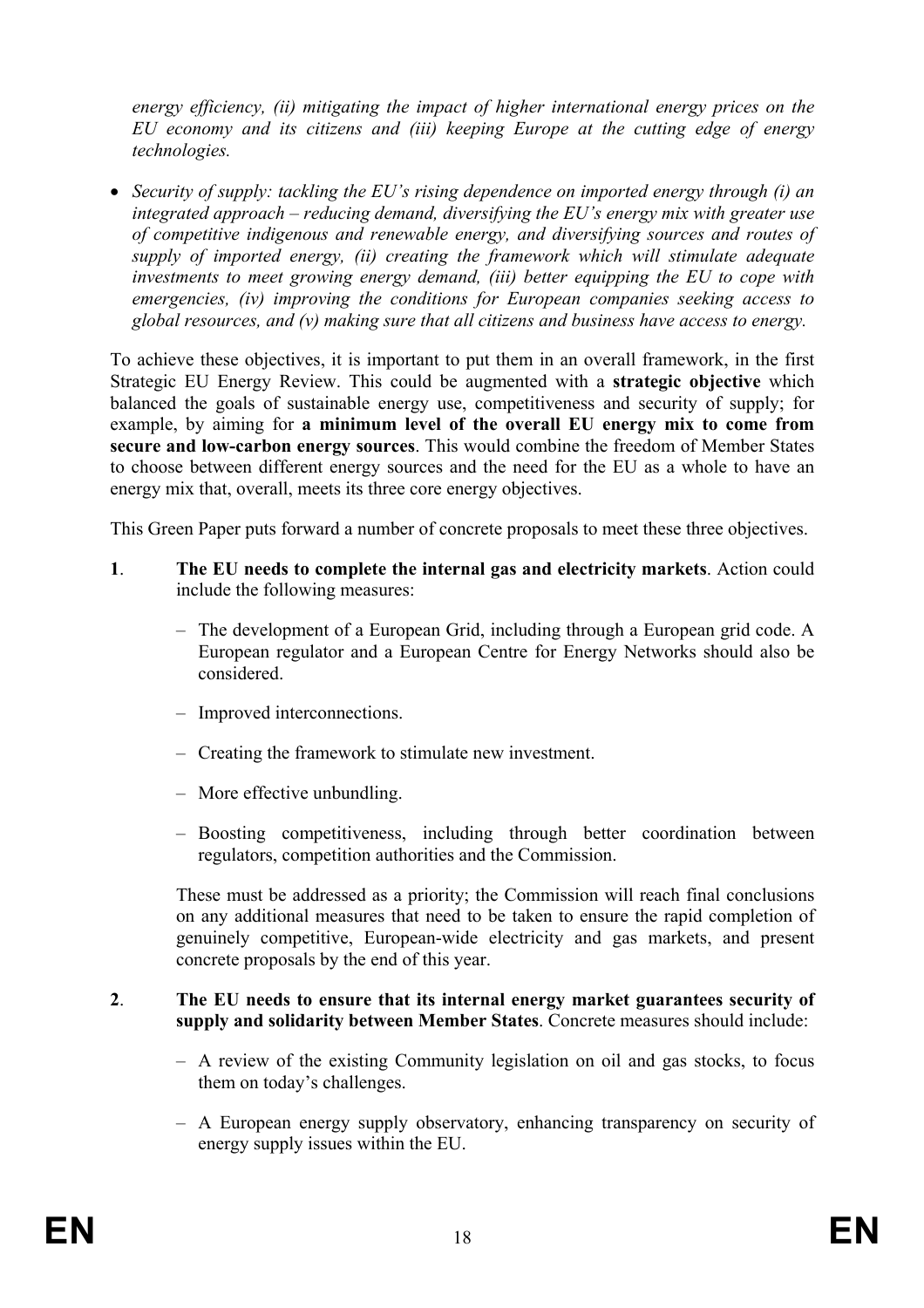- Improved network security through increased cooperation between network operators and possibly a formal European grouping of network operators.
- Greater physical security of infrastructure, possibly through common standards.
- Improved transparency on energy stocks at the European level.
- **3**. **The Community needs a real Community-wide debate on the different energy sources**, including costs and contributions to climate change, to enable us to be sure that, overall, the EU's energy mix pursues the objectives of security of supply, competitiveness and sustainable development.
- **4**. **Europe needs to deal with the challenges of climate change in a manner compatible with its Lisbon objectives**. The Commission could propose the following measures to the Council and Parliament:
	- (i) A clear goal to prioritise energy efficiency, with a goal of saving 20% of the energy that the EU would otherwise use by 2020 and agreeing a series of concrete measures to meet this objective, including:
	- Efficiency campaigns, including on buildings.
	- Harnessing financial instruments and mechanisms to stimulate investment.
	- A renewed effort for transport.
	- A Europe-wide "white certificates" trading system.
	- Better information on the energy performance of some appliances, vehicles, and industrial equipment and possibly, minimum performance standards.
	- (ii) Adopt a long-term road-map for renewable energy sources, including:
	- A renewed effort to meet existing targets.
	- Consideration of which targets or objectives beyond 2010 are necessary.
	- A new Community Directive on heating and cooling.
	- A detailed plan to stabilise and gradually reduce the EU's dependence on imported oil.
	- Initiatives to bring clean and renewable energy sources closer to markets.
- **5**. **A strategic energy technology plan**, making best use of Europe's resources, building on European technology platforms and with the option of joint technology initiatives or joint undertakings to develop leading markets for energy innovation. This should be presented as soon as possible to the European Council and Parliament for endorsement.
- **6**. **A common external energy policy**. In order to react to the challenges of high and volatile energy prices, increasing import dependency, strongly growing global energy